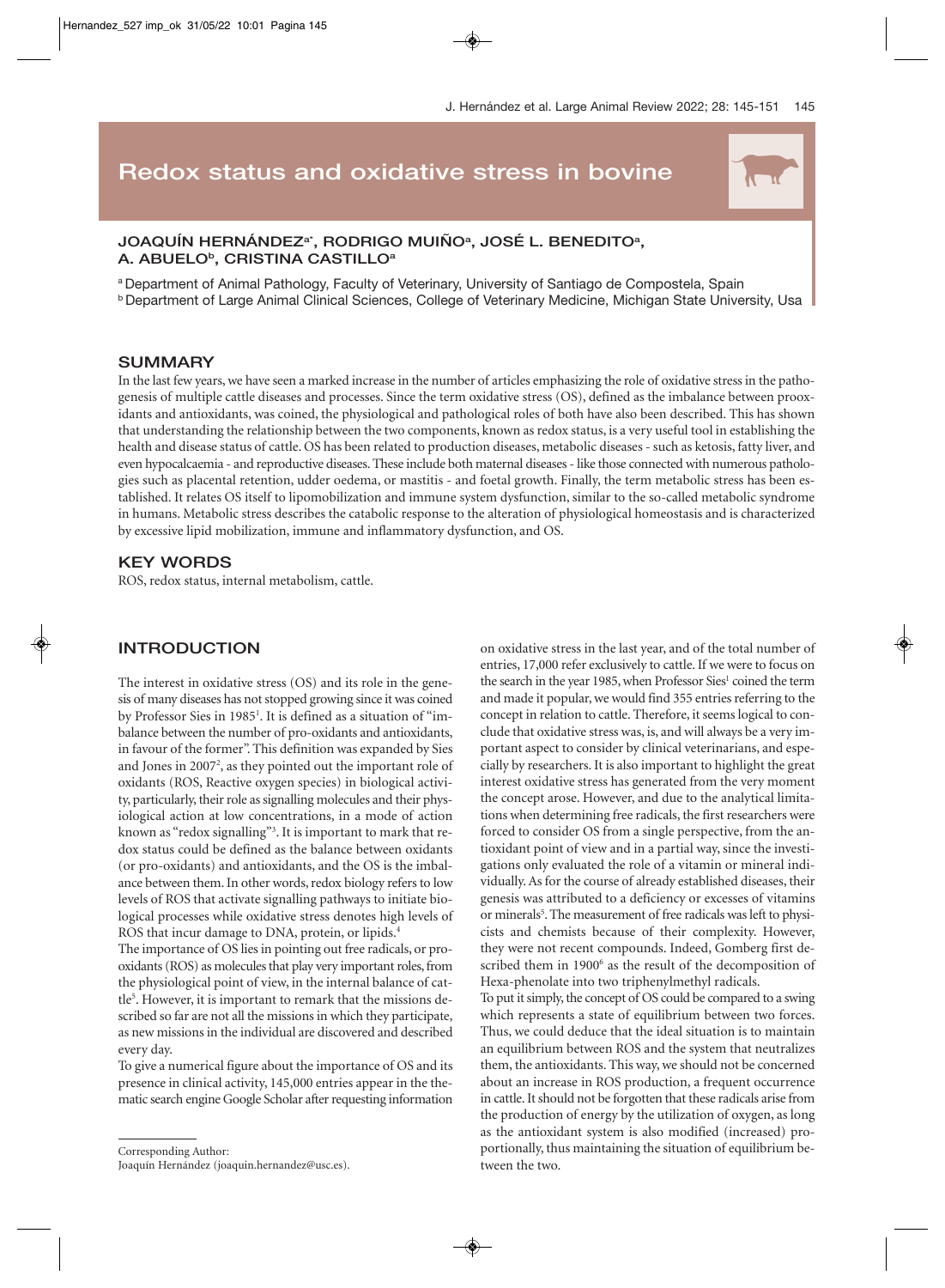Returning to the example of the swing, if there were an excess of ROS, we would have OS, and if there were an excess of antioxidants, we would have a deficit of oxidants. That is, a deficit in the utilization of oxygen which would be as negative as the oxidative stress itself, since, in addition to the fact that nobody wants to live with an oxygen deficit, its low presence would mean a decrease in the productive capacity of the individual. Balance must be our virtue and our target, and we must avoid both extremes as far as possible. What is also true is that a certain degree of OS not always harms the organism, because it helps to maintain the internal environment "in tension or alert". That is, ready to respond to special circumstances that may occur, such as a change in demands due to a change in the bovine's productive state<sup>7</sup>.

The components of this combination are free radicals (ROS) and antioxidants. Thus, free radicals, chemically speaking, are any molecule or atom that has one or more unpaired electrons in its last shell. This gives it a double particularity: high instability and, as a consequence, high reactivity. The result is the generation of more radicals, increasingly unstable and more reactive, that are formed upon contact with other molecules which may be previously unstable or stable<sup>5</sup>. From a chemical point of view, the reactions can be derived from a process of oxidation (electron transfer) or reduction (electron capture), whereby the molecule that captures the electron becomes reduced, and the molecule that loses it will be oxidized<sup>6</sup>.

### **Synthesis, physiological functions and classification of ROS and antioxidants**

#### *Synthesis*

The main source of ROS production comes from oxygen metabolism. Thus, cells metabolize a 95% of the oxygen by tetravalent reduction, binding to protons to produce water, which is not a problem for the organism. However, the remaining 5% is monovalently reduced. That is, one oxygen molecule plus four electrons and four protons from two water molecules and three highly toxic intermediates, two free radicals (superoxide and hydroxyl anion) and a peroxyl radical<sup>8,9</sup>. Figure 1 shows a schematic representation of the double pathway of oxygen metabolism.

### *Physiological functions*

A major aspect that we should never forget is that free radicals fulfil very important physiological missions in bovines, as mentioned above. Thus, we can point out their important role in the immune system of animals, through the well-known process of respiratory burst of phagocytes. This action could be defined as that situation in which some cells can produce and release reactive oxygen species, such as superoxide radicals and hydrogen peroxide<sup>9</sup>. It is characterized by a very violent increase in both oxygen demand and energy consumption at the cellular level. This mechanism is frequently used by cells of the immune system to produce compounds with microbicidal capacity, not only against bacteria but also against parasitic infections. Some of those compounds are hydrogen peroxide, hypochlorous acid, nitric oxide and peroxynitrite<sup>10</sup>. In addition, free radicals or their derivatives participate in the regulation of the vascular tone, the oxygen pressure perception, and the regulation of functions that are controlled by the oxygen concentration. Moreover, they potentiate the intracellular signal transduction of various membrane receptors, including the lymphocyte antigen receptor, and chemical reactions that ensure the maintenance of the redox system<sup>6</sup>. The hydroxylation of the amino acids lysine and proline to hydroxylysine and hydroxyproline, necessary for collagen biosynthesis, requires the participation of the hydroxyl radical. Another very inter-



Figure 1 - Pathway of Metabolism of the oxygen (taken from 5).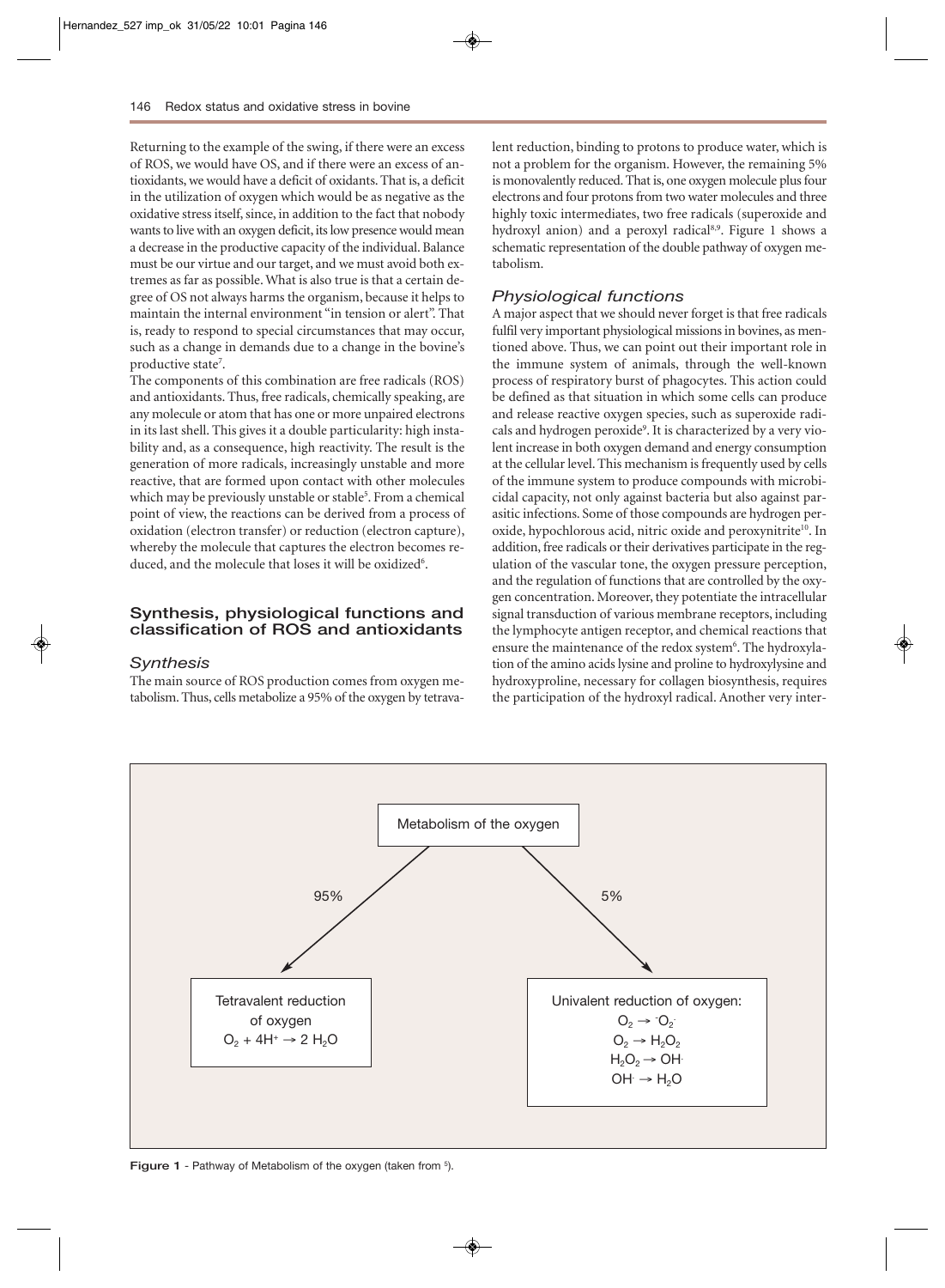esting aspect of free radicals is that they can be considered as neurotransmitters because, besides facilitating the transmission of nervous information between cells, they favour the synthesis of glutamate. They also contribute to regulating the luteal phase in the cow, as they participate in the synthesis of progesterone. Finally, they are involved in the synthesis of prostaglandins, cholesterol, and steroid hormones<sup>11,12</sup>.

The negative aspect of free radicals could be related to the formation of ROS, including the formation of unstable and highly reactive nitrogen species which, once formed, contact the phospholipids of cell membranes and originate peroxidation of membrane lipids. This occurs when a free radical is attached to a carbon of the alkyl chain (CH3-(CH2)n-) of a fatty acid and initiates the process known as lipid peroxidation<sup>13</sup>. The importance of all this lies in the fact that the fatty acid chains, particularly the polyunsaturated ones (PUFA), are fragmented so that the phospholipid structures of the membranes are disorganized and destroyed. They also react with the thiol groups of the sulfurized amino acids producing the less famous, but not less important, nitrosative stress and inducing changes in the conformation of the proteins. Therefore, as regards their functionality, the most affected structures are the membrane proteins (ion channels, receptors, etc). Other affected structures are the proteins that form part of the contractile machinery, particularly the Na+/K+ATPases and the ATPases linked to the proteins. Finally, free radicals are also capable of reacting with the purine and pyrimidine bases in DNA as they react with the

adenosine, the guanidine and, especially, the cytosine of the DNA, leading to the appearance of alterations in the transcription of information and inducing the appearance of mutations and even favouring carcinogenesis<sup>5</sup>.

#### *Classification ROS and antioxidants*

Among the many free radicals described, Table 1 shows the best known and their most frequent origin.

In contrast to free radicals, we have the defensive system. That is, the antioxidants, which can have an endogenous or exogenous origin. Although they were formerly classified as primary, secondary or tertiary, today it is more practical to subdivide them into enzymatic and non-enzymatic. As in the previous case, Table 2 shows the best-known ones, although we would like to point out that there are many more.

At this point, we would like to point out two things. One, although known to the reader, is that many antioxidants can be converted into free radicals. A typical example is iron, which, besides being part of transferrin, is a potent catalyst in the synthesis of the hydroxyl radical**.** And the same example could be applied in the case of copper and ceruloplasmin. Therefore, we should not abuse the application of antioxidants. The other nuance is the fact that antioxidants, both the ones that act in a hydrophilic environment - inside the cell - and those that act in a lipophilic environment - in the cell membranes - try to repair the potentially repairable damages and eliminate those that cannot be repaired<sup>14</sup>.

#### **Table 1** - Main ROS in the body.

| <b>Types of ROS</b>                         | <b>Formation</b>                                                                                                                                                                                                                                                             |
|---------------------------------------------|------------------------------------------------------------------------------------------------------------------------------------------------------------------------------------------------------------------------------------------------------------------------------|
| Superoxide anion $(-Q_{\bullet}$ )          | Formed in autoxidation reactions (flavoproteins, redox cycle).                                                                                                                                                                                                               |
| Hydroxyl radical (.OH)                      | It is the species with the shortest half-life and is the most reactive ROS species. It interacts with the nitrogenous bases<br>of nucleic acids, altering the genetic information of cells. Stimulates lipid peroxidation, affecting the phospholipids<br>of cell membranes. |
| Peroxyl radical (ROO•)                      | Formed from organic hydroperoxides or ROOH due to loss of H +.                                                                                                                                                                                                               |
| Hydrogen peroxide $(H_2O_2)$                | Formed from the dismutation of - $O_{\bullet}$ or it can come directly from $O_{2}$ .                                                                                                                                                                                        |
| Hypochlorous acid (HOCI)                    | Produced by the action of the respiratory burst of defensive cells.                                                                                                                                                                                                          |
| Nitric oxide (NO)                           | Produced by the union of oxygen with nitrogen, inducing lipoperoxidation.                                                                                                                                                                                                    |
| lons Fe <sup>+++</sup> and Cu <sup>++</sup> | They act as catalysts in the formation of hydroxyl radicals.                                                                                                                                                                                                                 |
| Singlet oxygen $(O_2)$                      | It is simple molecular oxygen, the first excited state. It is formed by the activation of $O2$ (sunlight, radiation).                                                                                                                                                        |

| Table 2 - Main antioxidants in the body. |  |  |  |  |
|------------------------------------------|--|--|--|--|
|------------------------------------------|--|--|--|--|

| <b>Antioxidants</b>        | Location                                                                                     |
|----------------------------|----------------------------------------------------------------------------------------------|
| Superoxide dismutase (SOD) | Occurs primarily in the alveolar epithelium and the endothelium.                             |
| Catalase (CAT)             | Primarily intracellular with elevated activity in the liver and kidneys.                     |
| Glutathione (GSH)          | Glutathione peroxidase and glutathione reductase responsible for regenerating GSH from GSSG. |
| Ceruloplasmin              | Serum lipid peroxidation inhibitor.                                                          |
| Antiproteasas              | Specifically, inhibit the action of proteases and the respiratory burst of neutrophils.      |
| Estrogenic metabolites     | Protect against lipoperoxidation.                                                            |
| <b>Tocopherols</b>         | Fat-soluble antioxidants protect the integrity of cell membranes.                            |
| Ascorbic acid              | Similar in action to CAT, although not as effective.                                         |
| Carotenes                  | Act in hydrophobic compartments (e.g. Lycopene).                                             |
| Uric acid                  | Antioxidant at physiological concentrations.                                                 |
| <b>NADPH</b>               | Contributes to the regeneration of GSH and CAT.                                              |
|                            |                                                                                              |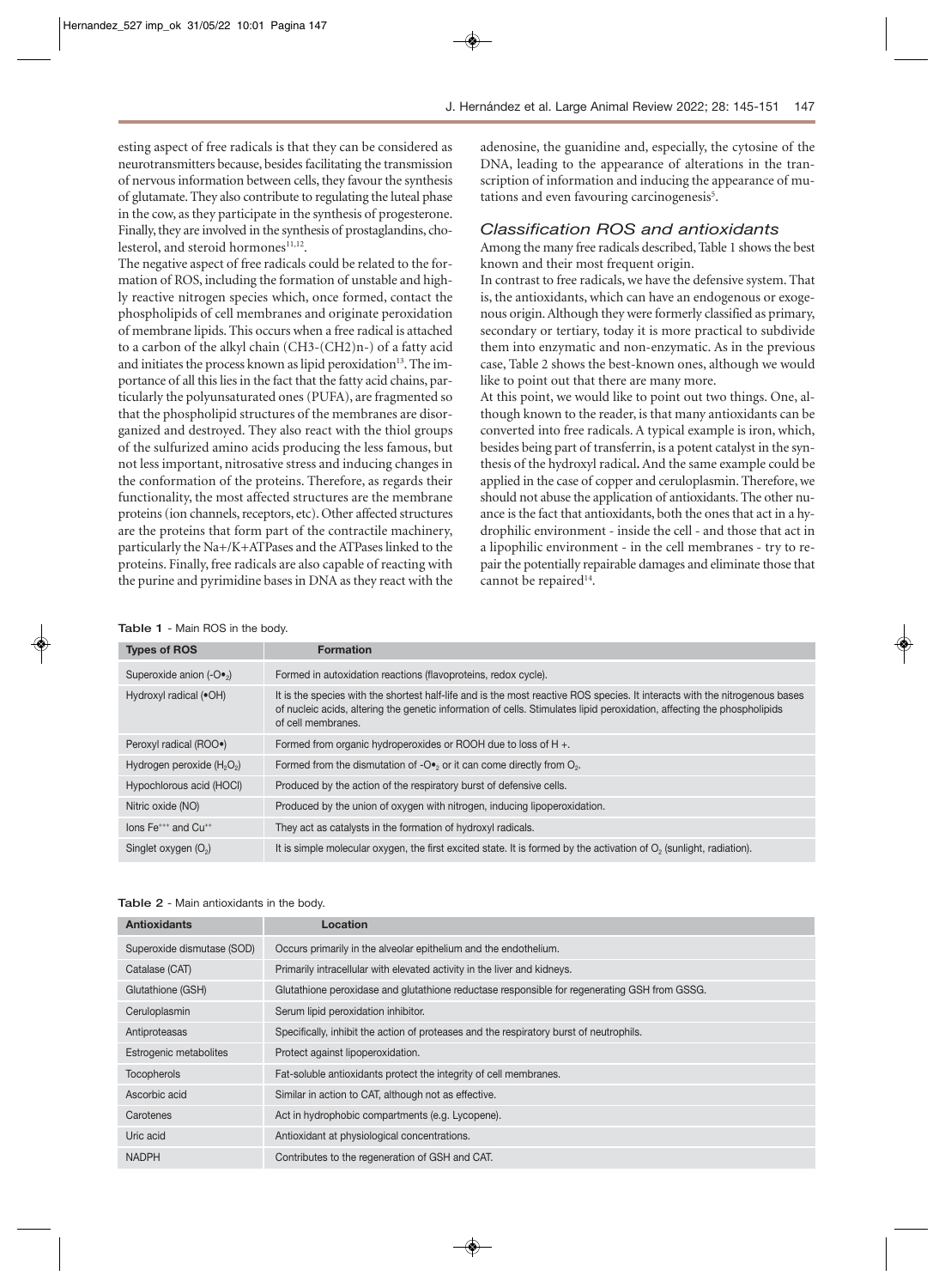# **The role of OS in daily clinical practice in cattle**

## *OS and mastitis and dairy production*

Let us have a look at some examples of the role of OS in daily clinical practice in cattle. First of all, we will look into the relationship between OS and mastitis. When inflammation of the udder occurs as a result of the action of phagocytic cells, cytotoxic radicals are released, as well as proinflammatory cytokines that damage the secretory epithelium of the gland. The presence of high numbers of neutrophils, macrophages, lymphocytes, and eosinophils in milk, together with desquamation of epithelial cells, is nothing more than the result of the defensive response of the mammary tissue<sup>11,15,16</sup>.

In addition, it turns out that macrophages and epithelial cells produce high amounts of nitric oxide (NO), a mediator of inflammation, further activated by the action of released cytokines. NO acts as the first antimicrobial defensive barrier thanks to the action of peroxynitrite, a highly reactive nitrogenous metabolite derived from the oxidation of nitric oxide<sup>17</sup>. However, if its production is excessive, peroxynitrite can affect the lipids of cell membranes (lipid peroxidation), depleting the levels of other defensive antioxidant molecules and even destroying the cell membranes themselves through contact with their phospholipids<sup>15,18</sup>.

Because of this relationship, some studies propose the measurement of NO levels in milk as a marker for situations of subclinical mastitis<sup>18</sup>. Thus, milk from cows affected by subclinical mastitis contains lower levels of antioxidants than milk from healthy cows. What is more, the latest studies carried out in cattle also indicate higher levels of reactive oxidants, with harmful effects $16,19$ .

Concerning OS and milk production, although it is not a pathology per se, it is worth noting the link between the two. It is evident that, in the postpartum period, the demands of milk production are even greater than those of gestation itself<sup>13</sup>. This induces a maximum energy requirement in the animal that makes it enter a negative energy balance which forces catabolic pathways in pursuit of energy. In turn, this process will end up generating a high number of free radicals<sup>20</sup>.

The productive level reached will depend indirectly on the oxidative balance of the animal during this phase. Obviously, the higher the milk production, the more oxidants will be produced by the metabolization of oxygen.

# *OS and metabolic disturbance*

Another process of particular interest would be the evaluation of the relationship between OS and dysmetabolism, such as ketosis, fatty liver, and even hypocalcaemia. The relationship among some of them, although intuited, is not yet defined. However, no one doubts that the action of free radicals on the macromolecules involved in metabolic pathways can be as harmful as the action on cellular elements.

Free radicals are present in a multitude of metabolic pathways, either anabolic or catabolic. The mere fact of altering a protein involved in any of these pathways can alter its conformation and therefore its function, interrupting the chain of biochemical reactions<sup>5</sup>.

Both antioxidant systems and reactions catalysed by steroid enzymes require reductants provided by NADPH. When many of these equivalents are consumed (because there is a situation of oxidative stress), the levels of NADPH, essential for a multitude of vital biochemical pathways, decrease<sup>15</sup>. One of those NADPH levels refers to glucose metabolism and becomes particularly relevant when glucose requirements are very high as it diverts this molecule from its normal pathway.

In the cow, endocrine-metabolic changes associated with the transition period can lead to fatty infiltration of the liver subsequent to lipid mobilization<sup>11</sup>, which damages cellular structures and impairs their function. Moreover, this situation is reinforced by an increased insulin resistance - a physiological phenomenon in the postpartum period of the cow - which is generated to favour the flow of glucose to the mammary gland<sup>21</sup>. Interestingly, cows with a BCS greater than 3, when forced to mobilize fat, will suffer greater oxidative stress than those animals that are leaner<sup>20</sup>. Bernabucci et al., in 2005<sup>22</sup> stated that cows with greater BCS loss are more sensitive to oxidative stress. They also reported a positive association between oxidative status with NEFA and BHB as indicators of lipomobilization and ketogenesis.

It is known that susceptibility to post-partum oxidative stress will be conditioned by the animal's body condition at calving, its milk production, and the diet it receives, as we have already pointed out<sup>23,24</sup>. Feeding cows high amounts of cereals (rich in starch) at the beginning of lactation, without previous adaptation, can cause alterations in oxidative phosphorylation at the rumen level and cause oxidative stress<sup>25</sup>.

The relationship between free radical generation and hypocalcaemia - due to deficiencies in vitamin D, responsible for maintaining stable calcium levels - has also been demonstrated. In this case, high levels of ROS override the activity of the enzyme cytochrome P-450. This enzyme is responsible for stimulating 1,25-dihydroxycholecalciferol (an active form of vitamin D)<sup>5</sup>. In a recent article, Kweh et al., in 2021<sup>26</sup>, demonstrated that the relationship between vitamin D and control of ROS is positive for the immune system. They also demonstrated that dependence of the effects of 25(OH)D3 (calcitriol) on antioxidant responses may be explained in part by the transcription factor NFE2L2(Nuclear Factor, Erythroid 2 Like 2), a key factor in the activation of cellular antioxidant defences.

Moreover, the fact that calcitriol is a regulator of innate and adaptive immunity in cattle through its connection with oxidative esters has made the role of vitamin D on the immune system be highlighted by different authors<sup>27</sup>.

Bacha, for instance, in 202028 points out that in cattle, 1.25 (OH) 2D3 strongly increases the production of nitric oxide and antimicrobial -defensin peptides, which are toxic to bacteria. Given the close relationship between vitamin D and immune status, we should not focus on whether the excess of ROS decreases the vitamin D synthesis or not, but rather on its relationship with redox status. This relationship favours the antioxidant synthesis at the cellular level in monocytes by increasing the thioredoxin and metallothionein systems<sup>26</sup>, where biomarkers of oxidative stress may be key outcomes to assess the effects of vitamin D treatments in cattle.

#### *OS and reproductive disorders*

As a last example, we could address the relationship between OS and reproductive alterations. In bovine medicine, and specifically in the dairy cow, oxidative stress has been connected with numerous pathologies such as placental retention, udder oedema or mastitis, as we have already pointed out. From a biological dimension, inflammation, which involves the release of chemokines and cytokines; dilation of blood vessels; and in-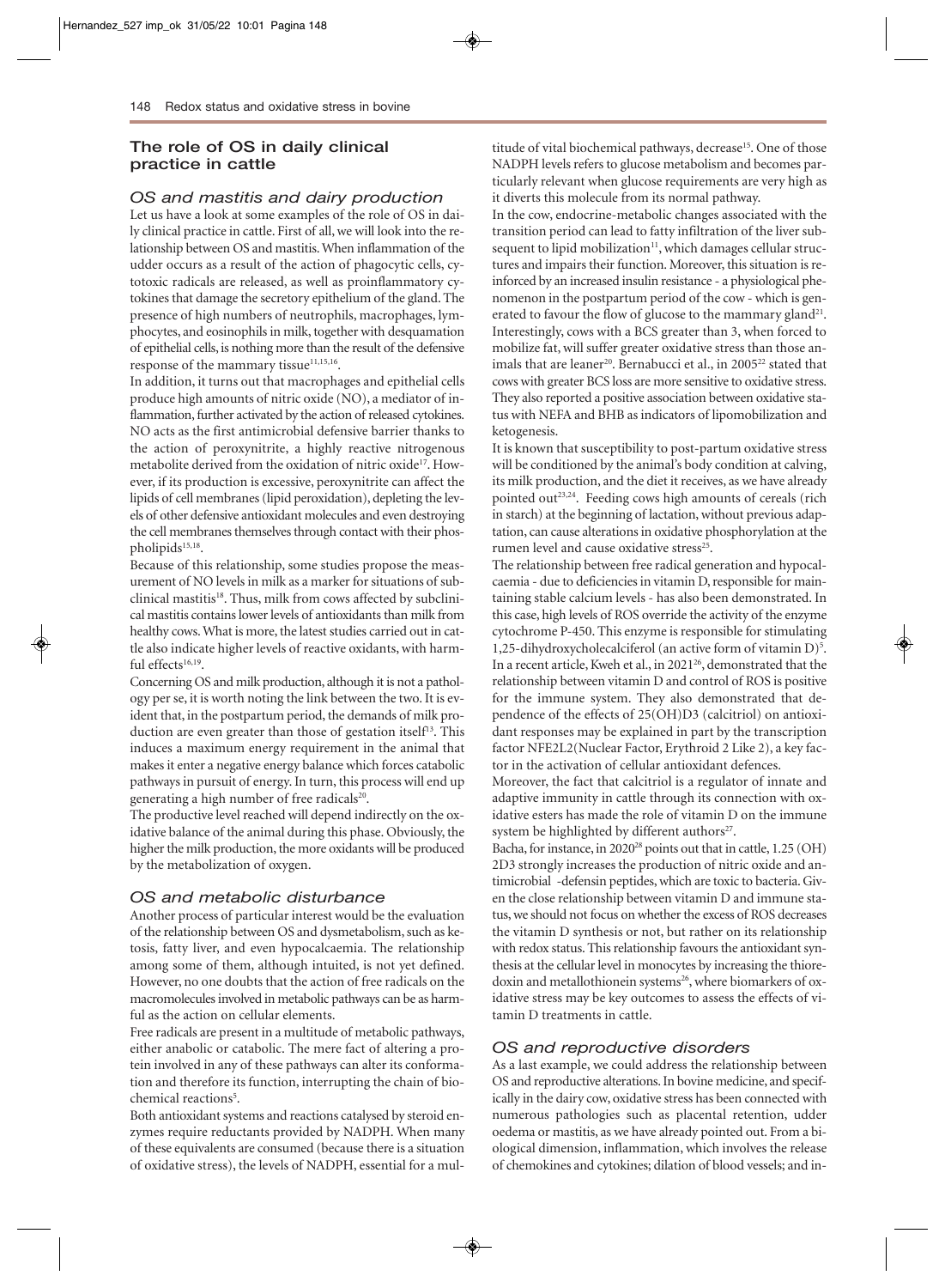filtration of immune cells, is the first-line immune response of an organism confronted with microbial infection or tissue injury. Since the female genital tract is physiologically exposed to various processes such as ovulation and bacterial infection after parturition or insemination, it is possible to conclude that inflammation is also part of the physiology of the reproductive tract<sup>29</sup>.

Although the physiological level of ROS plays an important role in reproductive processes, including follicular development; oocyte maturation; luteal regression; and fertilization (Shkolnik et al. 2011), a consistent accumulation of ROS, resulting from OS, is considered one of the major stress inducers that significantly contributes to reproductive cell failure<sup>30</sup>.

In the corpus luteum, the metabolism of steroidogenic cells and mononuclear phagocytes produces oxidants. The progressive increase in levels of oxidants acts as a regulator so that, when a certain level of oxidants is reached, the process of luteolysis and the onset of oestrus are triggered. In this process, SOD and catalase emerge as the antioxidants in charge of neutralizing the harmful effects while entering the regression phase. At this time, the decrease in blood flow to the ovary can per se be the cause of oxidative stress since the lack of oxygen will generate energy through alternative pathways. However, if the animal has sufficient antioxidant reserves, this process will hardly affect its physiology 31. It is important to stress that the control of physiological concentrations of luteal ROS by antioxidant enzymes is a key element for CL progesterone production, whereas the uncontrolled ROS generation, due to imbalance between ROS and the antioxidant systems, is detrimental to the demise of the CL at the end of the non-fertile reproductive cycle32. Reactive oxygen species have been implicated in the regulation of the luteal function, including luteo-protective and luteolytic roles<sup>33</sup>. Leukocytes, especially eosinophils, macrophages, and T lymphocytes, are recruited into the CL within the first 5 minutes after a PGF2 injection. As early as 30 minutes later, the expression of endothelial nitric oxide synthase is stimulated, accompanied by an increase in luteal blood flow and IL8 expression<sup>29</sup>.

When ROM levels are elevated (i.e., by increased PGF2), luteal cycles are altered by several mechanisms<sup>31</sup>:

- The action of the enzyme cytochrome P-450, responsible for transporting cholesterol into the mitochondria, is inhibited. Consequently, progesterone synthesis is inhibited as well.
- ROMs are capable of blocking luteinizing hormone receptors, favouring premature luteolysis.
- They also alter the integrity of the plasma membrane of luteal cells by affecting the long-chain fatty acids of their membrane, thus impairing their function.

Since the local ROS concentrations are controlled by antioxidant enzymes, it is possible that these enzymes are involved in regulating the luteolytic action of PGF (Vu and Acosta, 2014).

1. But oxidants are also generated during embryonic metabolism. Their excess is associated with the appearance of embryonic death.

Under normal conditions, embryos have antioxidant defence mechanisms, both internal (SOD and glutathione) and external (transferrin and ascorbic acid present in the oviduct). When a state of oxidative stress is established, embryo preimplantation is damaged since oxidants affect the enzymatic function, as well as the mitochondrial structures, leading to an increase in lipoperoxidation and DNA fragmentation $31$ .

At the level of foetal growth, the presence of OS also conditions the viability of gestation through different mechanisms, depending on the origin of the alteration. Thus, Castillo et al., in 20015 point out that, if the initial process is due to inflammation, the activation of the inflammatory response or the immune system will cause an increase in cytokine levels. In turn, this will cause an increase in the secretion of other molecules that are harmful for the embryonic development such as PGF2 and nitric oxide. In case of bacterial infections, the phagocytic activity of neutrophils and their respiratory burst will also release oxidants<sup>31</sup>. If the process is due to nutritional imbalances, a reduction in the bioavailability of tetrahydrobiopterin (BH4) - an essential cofactor for the synthesis of nitric oxide at the endothelial level and, at the same time, a potent antioxidant - may occur5 . Furthermore, an increased level of ROS affects the reproductive potential negatively and is associated with poor oocyte quality, suboptimal embryonic development, and decreased female fertility<sup>30</sup>. In addition, it could promote the intrauterine growth retardation of the embryo and the foetus syndrome because the corpus luteum is the main producer of progesterone in early pregnancy. The insufficient activity of the ovary, manifested in hypoprogesteronemia, does not provide an optimal secretory response of the uterine glands nor enough embryo nutrition. However, it contributes to the aggressive reaction of peripheral mononuclear cells against the tissues of the growing placenta and the embryo itself<sup>34</sup>. Under normal conditions, NO regulates the action of insulin at the uterine level, favouring the glucose uptake and metabolic activity at this level. However, a reduced NO synthesis results in the development of a greater resistance to the insulin action. In turn, this leads to what is known as intrauterine growth restriction, which can bring about a premature delivery and/or foetal death<sup>34</sup>.

Finally, we must also mention the existence of an association of three very common metabolic states in dairy cows. These are the state of lipid mobilization, alterations of the immune system, and OS. The term used to refer to the coexistence of these three states is *metabolic stress*. Metabolic stress, which is similar to the so-called metabolic syndrome in humans, describes the catabolic response to this alteration of physiological homeostasis and is characterized by excessive lipid mobilization, immune and inflammatory dysfunction, and OS (Figure 2). These three processes are intrinsically related and result in immune and metabolic disorders that are associated with an increased risk of metabolic and infectious diseases during this period 20.

The classic triad, initially described by Sordillo and Aitken in 20098 , shows that the presence of excess ROS has a double effect as, besides favouring the appearance of inflammation by activation of the NF-kb factor (Nuclear factor kappa-lightchain-enhancer of activated B cells), which conditions the appearance of an inadequate immune response, it also favours lipolysis. Furthermore, the inflammatory response of the individual will also have a double effect derived from the release into the organism of inflammatory cytokines that will favour the overproduction of ROS and the inhibition of dry matter intake, favouring lipid mobilization<sup>13</sup>. Finally, as with the presence of ROS, lipid mobilization will promote the appearance of inflammation by activation of the NF-kb factor<sup>35</sup>. Therefore, we could point out that the presence of a single one of the three states mentioned above, strongly favours, although it does not guarantee, the simultaneous presence of one or the other two mentioned above.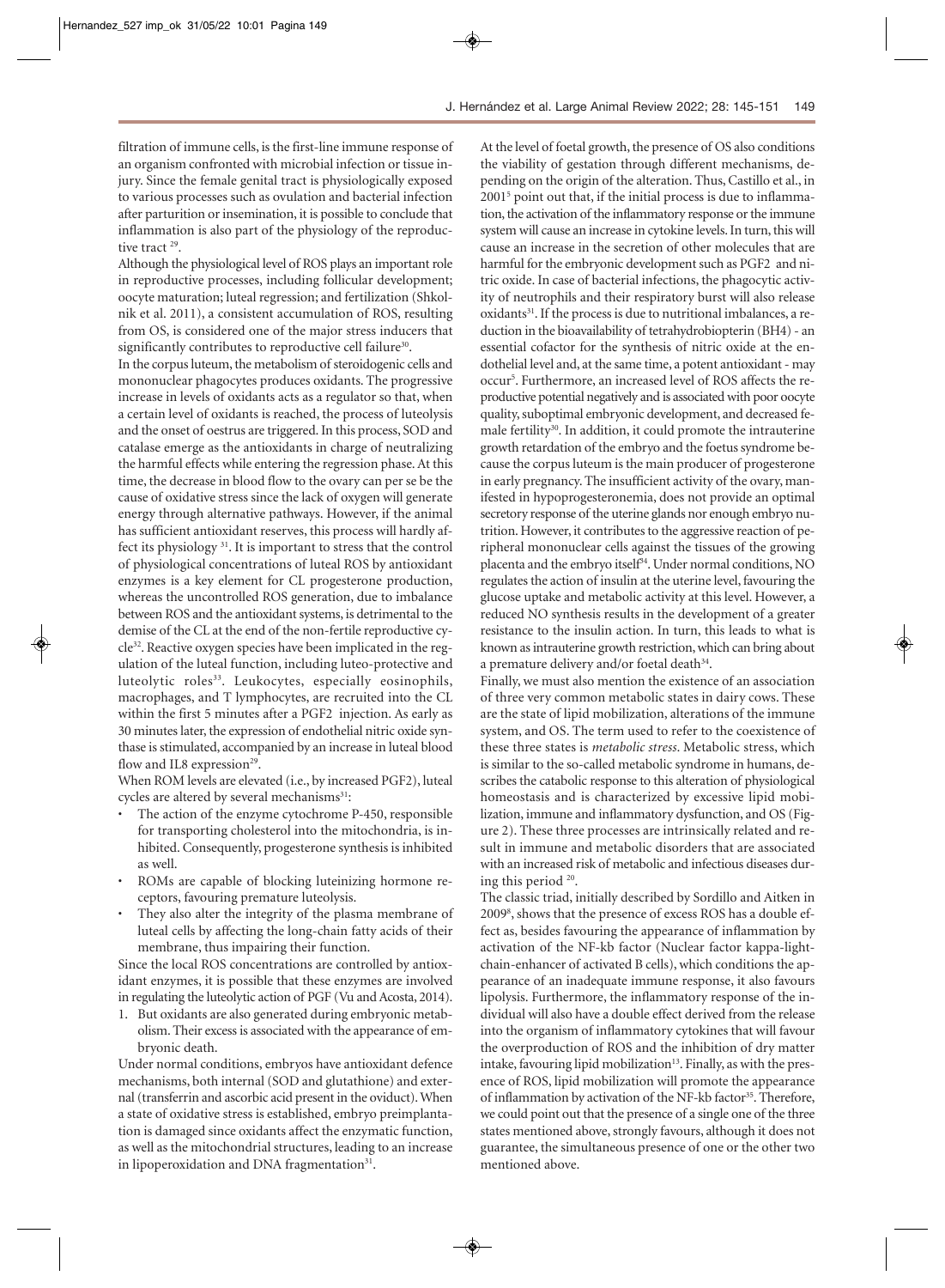

**Figure 2** - Relationship between oxidative stress, lipid mobilization, and inflammatory and immune dysregulation (Obtained from 20).

# **CONCLUSION**

To conclude, we could point out that the presence of free radicals should not be considered, a priori, a negative situation for the organism, since they fulfil strategic missions in the animal physiology. The antioxidant defence should be able to neutralize any change registered in the ROS. Therefore, it is very important to establish the relationship between the two components, the socalled redox status, before indiscriminately applying antioxidant solutions without control, because we must not forget that some antioxidants, such as copper or iron, can become prooxidants. We should also keep in mind that a certain degree of OS can contribute to keep the internal environment on alert, thus contributing to avoid or minimize the development of certain pathologies. Finally, oxidative stress is not in itself a disease, but a state of imbalance that participates in the genesis of many diseases.

#### **References**

- 1. Sies H. (1985). Oxidative stress: Introductory remarks. In: Oxidative stress, Ed. Sies H., 1th ed, 1-8, London Academic Press.
- 2. Sies H, Jones D.P. (2007). Oxidative stress. In: Fink G, editor. Encyclopedia of stress. 2th ed, 45-48, Elsevier, Academic Press.
- 3. Radi R. (2014). Evolución del concepto de "Estrés Oxidativo": medio siglo de aportes de la Facultad de Medicina, Montevideo, Uruguay. Anales Facultad de Medicina 1:9-22.
- 4. Schieber M., Chandel N.S. (2014). ROS function in redox signalling and oxidative stress. Curr Biol, 24: 453-462.
- 5. Castillo C., Benedito, J.L., López-Alonso., M., Miranda M., Hernández J. (2001). Importancia del estrés oxidativo en ganado vacuno: en relación con el estado fisiológico (preñez y parto) y la nutrición. Chile Med Vet, 33:5-20.
- 6. Saavedra O., Jiménez Vázquez N., Bernabé M.R., Vargas G., Ceballos Reyes G.M., Méndez Maldonado S.O., Jiménez V.E.N., Guapillo V.M.R.B., Ceballos R.G.M., Méndez B.E. (2010). Radicales libres y su papel en las enfermedades crónico-degenerativas. Rev Med Uv, 32-39.
- 7. Abuelo A., Hernandez J., Benedito J.L., Castillo C. (2016). Association of oxidative status and insulin sensitivity in periparturient dairy cattle: an observational study. J Anim Physiol Anim Nutr, 100:279-286.
- 8. Sordillo L., Aitken S. (2009). Impact of oxidative stress on the health and immune function of dairy cattle. Vet Immunol Immunopathol 128: 104-109.
- 9. Radi R. (2018). Oxygen radicals, nitric oxide, and peroxynitrite: Redox pathways in molecular medicine. In Proceedings of the National Academy of Sciences 23:5839-5848. Abuelo A., Hernández J., Benedito J.L., Castillo C. (2019). Redox Bio-

logy in Transition Periods of Dairy Cattle: Role in the Health of Periparturient and Neonatal Animals. Antioxidants, 8:20.

- 10. Herb M., Schramm M. (2021). Functions of ROS in Macrophages and Antimicrobial Immunity. Antioxidants, 10:313.
- 11. Abuelo A., Hernandez J., Benedito J.L., Castillo C. (2014). The importance of the oxidative status of dairy cattle in the periparturient period: revisiting antioxidant supplementation. J Anim Physiol Anim Nutr, 99:1003-1016.
- 12. Kuru M., Kükürt A., Oral H., Ö ün M., Drevenšek G. (2021). Clinical Use of Progesterone and Its Relation to Oxidative Stress in Ruminants. In: Sex Hormones in Neurodegenerative Processes and Diseases. Ed. Devrensek G., Intechopen 304-327.
- 13. Turk R., Podpecanb O., Mrkunc C. J., Kosecc M., Flegar-Mestricd Z., Perkovd S., Starice J., Robica M., Belica M., Zrimsekc P. (2013). Lipid mobilisation and oxidative stress as metabolic adaptation processes in dairy heifers during transition period. Anim Reprod Sci, 141:109- 115.
- 14. Halliwell B., Gutteridege J.M.C. (2007). Antioxidant defences synthesized in vivo. In: Free Radicals in Biology and Medicine, Ed. Halliwell B., Gutteridege J.M.C., 4th ed, 77-151, Oxford university press.
- 15. Turk R., Koledi M., Ma eši N., Beni M., Dobrani V., uri i D., Cvetni L., Samardžija M. (2017). The role of oxidative stress and inflammatory response in the pathogenesis of mastitis in dairy cows. Mljekarstvo, 67: 91-101.
- 16. Laliotis G., Koutsouli P., Sotirakoglou K., Savoini, G., Politisi I. (2020). Association of oxidative stress biomarkers and clinical mastitis incidence in dairy cows. J Vet Res, 64: 421-425.
- 17. Boulanger V., Zhao X., Lauzon K., Lacasse P. (2007). Effects of nitric oxide on bovine polymorphonuclear functions. Can J Vet Res, 71: 52-58.
- 18. Atakisi O., Oral H., Atakisi E., Merhan O., Pancarci S.M., Ozcan A., Marasli S., Polat B., Colak A., Kaya S. (2010). Subclinical mastitis causes alterations in nitric oxide, total oxidant and antioxidant capacity in cow milk. Res Vet Sci, 89:10-13.
- 19. Sordillo L. M. (2005). Factors affecting mammary gland immunity and mastitis susceptibility. Livestock Prod Sci, 98:89-99.
- 20. Abuelo A., Hernández J., Benedito J.L., Castillo C. (2019). Redox Biology in Transition Periods of Dairy Cattle: Role in the Health of Periparturient and Neonatal Animals. Antioxidants, 8:20.